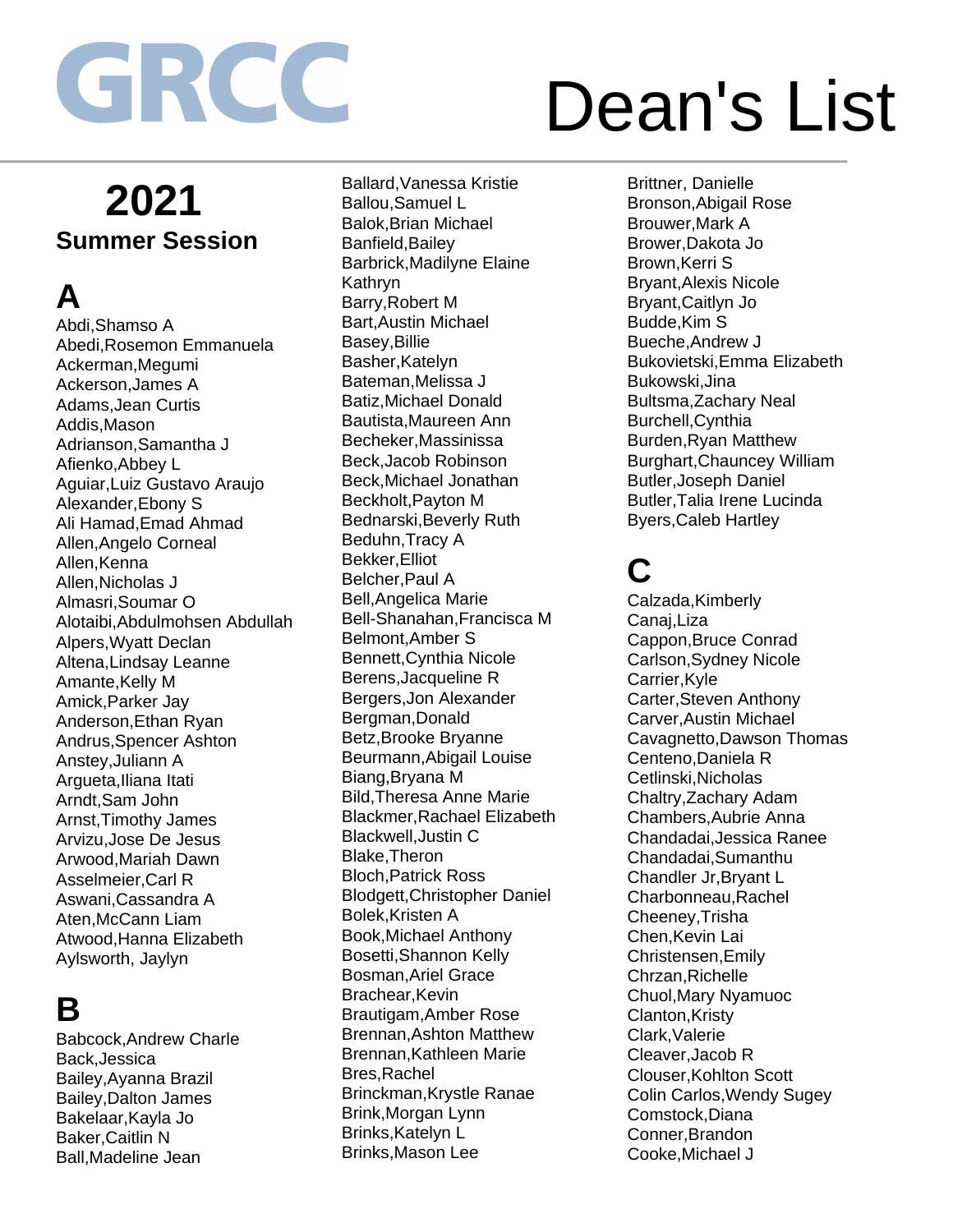Cordero,Angelis Jasmin Corrin,Nolan Marcus Cowham,Alison Taylor Cowham,Kevin M Crevier,Alejandra Crowe,Jacob Clayton Cutler,Jackson

## **D**

Daniels,Samantha J Danner,Jammie A Dansowaa,Dorcas Davis,Victoria M De La Cruz Verdura,Lissett De Los Santos,Serena O DeGroot,Hendrik H DeVries,Zachary Lee Dean,Chalia R Deans,Mary E Debniak,Andrea Leigh Debonte,Michelle Marie Debruin,Lindsey Irene Defouw,Patrick James Dejong,Anna Katherine Dejong,Kassidy Ann Dekock,Alexis Deleon,Esvin Mendez Delgado-Tavera,Mayra Ivette Delves,Emily Marie Demilner,Ryan Thomas Derby,Megan Dettloff,Mason Deur,Zachary Devries,Seth Devries,Zachary Jacob Deyoung,Gabriel Paul Kelly Diaz,Cassandra Diep,Theresa Dijkstra,Rebecca M Dinkel,Christopher John Dinkel,Sarah Anne Dipiazza,Haven Riley Doane,Lindsay Marie Dobbs,Tyler Austin Doman Jr,James W Dominguez,Elizabeth Donley,Madelyn Madelyn Dood,Carter Ryan Dornbos,Jorelie A

Doty,Kaitlynn Marie Douma,Brady Dreyer,Ryleigh Nicole Driscoll,Kristin Adele Droge,Kaitlyn Jean Droski,Devin Michael Dukesherer,Hannah Rose Dumond,Dana M Dunlap,Elizabeth L Durso,Christopher James Dyer,Madeline Marie Dykema,Elizabeth Joy Dykema,Harley Summer

#### **E**

Ebel,Sean Carl Edwards,Tanar Alan Elliott,Ashley N Ellis,Michael Ellison,Blake Elvert,Ryan Engle,Derek Scott Ensign,Cierra Lynne Espinoza,Victor M Essling,Abby Christine Estupinan,Sarai Eurich,Mark

#### **F**

Fales,Chris A Fam,An Bui Chau Anna Farris,Lynda Faulk,Cameron Lee Faulkner,Angelyn Favela,Yesenia Fedewa,Adam Joseph Ferraro,Melissa L Fetterman,David Fisk,Felicia Ann Fitzgerald,Derek Flake,Riley Grant Fleser,Alicia L Flores,Esmeralda Florida,Jasmine Ruth Flynn,Blake James Fofana,Ousman Forner,Joshua Dale Foster,Alexandra

## Dean's List

Foster,Jacob Robert Fowler,Antawin Fox,Daniel Brian Fox,Ember France,Darmieka Fugitt,Renee N Fuller,Jeremiah L

### **G**

Gabalis,Grant Galen,Nicholas Edmund Garber,Jaiden Alyssa Garcia,Luis Urbina Garcia,Tiara Anne Garcia,Vivian Gabriela Garrard,William Auden Garza, Dustin Gavina,Esmeralda Gawrych,Emily Gebben,Sydni Hope Geldermans,Jonathon Genslak,David Carl Geurkink,Christina M Ghulami,Fatema Giangrande,Anna Giese,Abigail Kellene Gillman,Nicole Renee Gipson,Melaina Derri Giron,Alan Glasovatz,Christopher D Glasper,Jada Jamaya Glazier,Alexa Rae-Nikkol Gloria,Onesimo Golembiewski,Jacob Gomez-Tellez,Jailine Gonser,Danielle Gonzalez,Beatriz Gonzalez,Cailee Lynn Gottlieb,Alexander Joon Grant,Lyndsey Marie Gray,Cherise Grenell,George Levi Gresham,Austin Dreyer Gress,Kelly S Griffin,Jaysa Lynn-Nichole Griffin,Michael Gabriel Groeneweg,Mark A Grusnis,Leah Grzybowski,Sarah Grace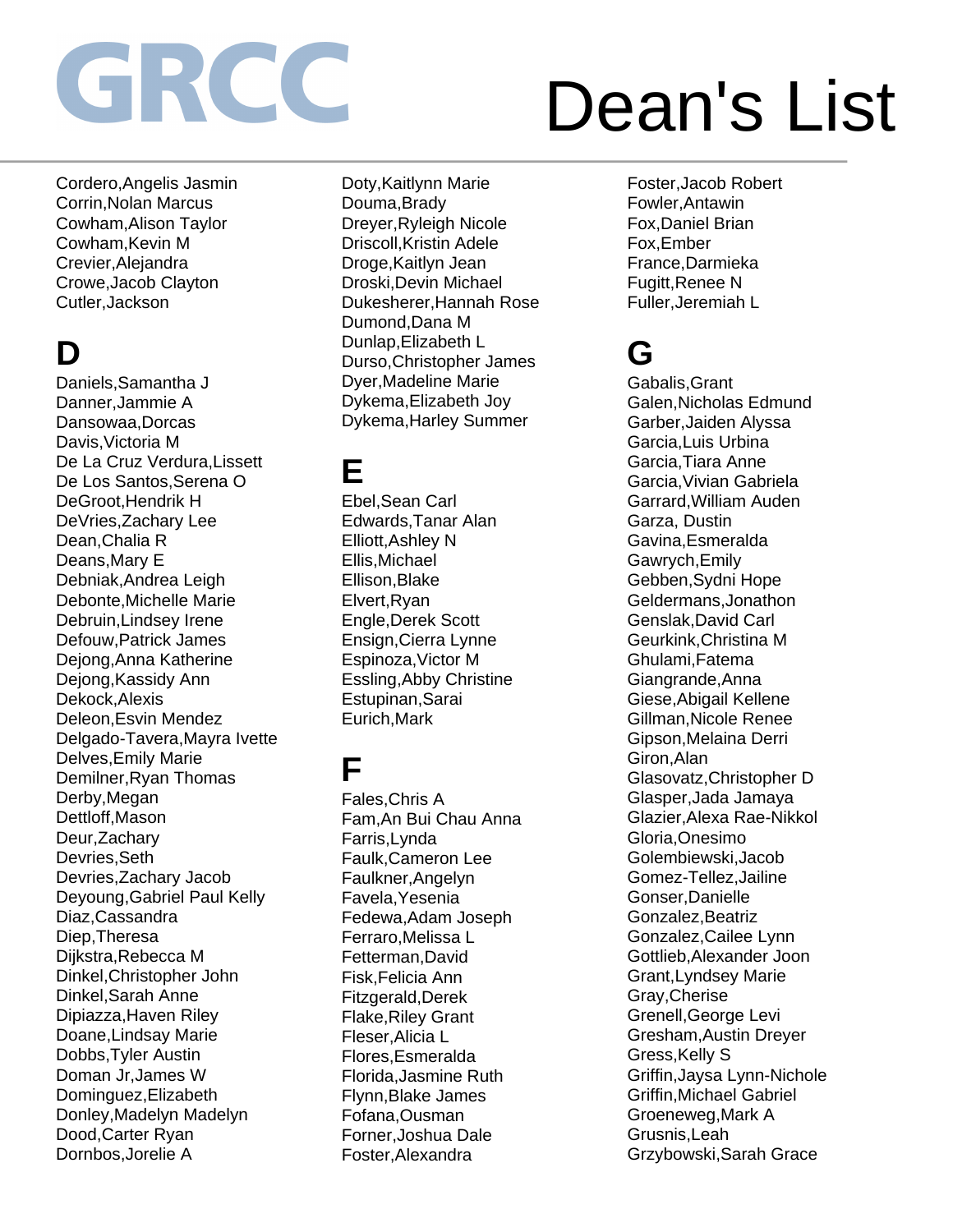# Dean's List

Guckes,Colin David Guerrero,Catherine Gulian, Jessi Gurung,Anjana

### **H**

Haas,Averi J Hagedorn,August J Haid,Madison Kennedy Hall,Abigail C Hall,Grace Marie Halvorson,Elizabeth R Hamilton,Mark Hamm,Jazmine Rebecca Hannan,Ahmad Subhi Hardiman,Tabrienn Alaysia Hare,Gabriel Lee Hare,Rebecca Marie Harkema,Heather Harrington,Megan Elizabeth Jean Harris,Kermit Mykah McCarthy Harris,Ryan Daniel Hasic,Amel Hassinger,Margaret J Haverdink,Mia Margaretha Hawkins,Austin Scott Haynes Heard,Shayna Marie Henderson,Dominique Crystal Renne Hendricks,Collin Spencer Hendrixson,Ben D Hernandez,Carlos Miguel Hernandez-Gonzalez, Liliana Herrera-Zaizar,Zoyla L Herron,Lydia Grace Hess,Matthew Lloyd Hewartson,Jeffrey Dale Hileski,Sarah J Hindley,Christina Marie Hoang,Vanessa Hodges,Alyee Taylor Hoeksema,Annabelle Grace Hoekstra,Jennifer Hoekstra,Luke Daniel Hoffman,Cara Jayne Hofmann,Juan Andres Hoge,Dora N Holland,Jodi

Honeysette,Chloe Onalee Hopkins,Michelle Lynn Hoskins,Tyler Allen Host,Hillary Elizabeth Houlihan,Thomas Edward Hudson,Kevin Lee Hudson,Lauren J Huerta,Angela Hughes,Ryan Timothy Huisman,Adam Micheal Huizinga,Erin Marie Hunt,Blaine Robert Husken,Dylan T Hyde,Angela V

### **I**

Ignatoski,Jenna Irons,Shawonda Leola Iser,Kayla Christine Israde,Jacob Abinadi Israel,Sarai Jeanette

## **J**

Jackson,Raquel May Jay,Larry T Jendrasiak,Alexis Elizabeth Jensen,Riley Yvonne Jigo,Ezinwanne Comfort Jimenez,Francisco Daniel Jimenez,Javier Jose Johnson,Annah Taylor Johnson,James Anthony Johnson,Katherine Johnson,Nicole L Johnson,Victoria Lynn Johnson-Pierce,Tierney A Jones,Christina A Jones,Isaiah L Jones,Jessica C Jones,Thomas Raymond Jonker,Jaeda Gabrielle Junker,Kayla Marie

### **K**

Kamps,Noah Karel,David N Kaur,Prabh Pal

Kaylor Jr,Douglas B Keck,McKenna E Kelly,Chrystal Kelly,Dillon Kennard,Jacob Kennedy,Brooke Kenyon,Porter Augustin Khelifi,Sarah K Kidder,Sarah Joy King, Calvin King,Reganne E Kirksey,Nyesha Nicole Kitchen,Kaylee Rose Klekotka,Sydney Elizabeth Knetl,Lily Kohn,Tara Rae Kotlarczyk,Kylie Rose Kruithoff,Erin Elizabeth Krussell,Marie Kuiper,Samantha Anne Kunnen,Gracey Evelyn Kutchin,Elizabeth M

### **L**

Laffert Jr,William R Lake,Myles Jacolby Lammer,Molly Lancaster,Karen L Landauer,Rory Lennon Lane,Aidan Sean Lane,Bradley Langejans,Sara K Lanser,Amy Joy Lapekes,Paige Lara-Zepeda,Jotran Lares,Alex Eliseo Lathrop,Joshua M Laurent,Genevieve Marie Lay,Brandon T Lay,Sophia G Le,Ha Thi Le,Kevin Leask,Michael Lee,Joshua C.E. Lent,Dayton Lyla Lequia,Melanie Kristine Lewis,Khrystal Lewis,Talaina Rae Lilly,James Wilson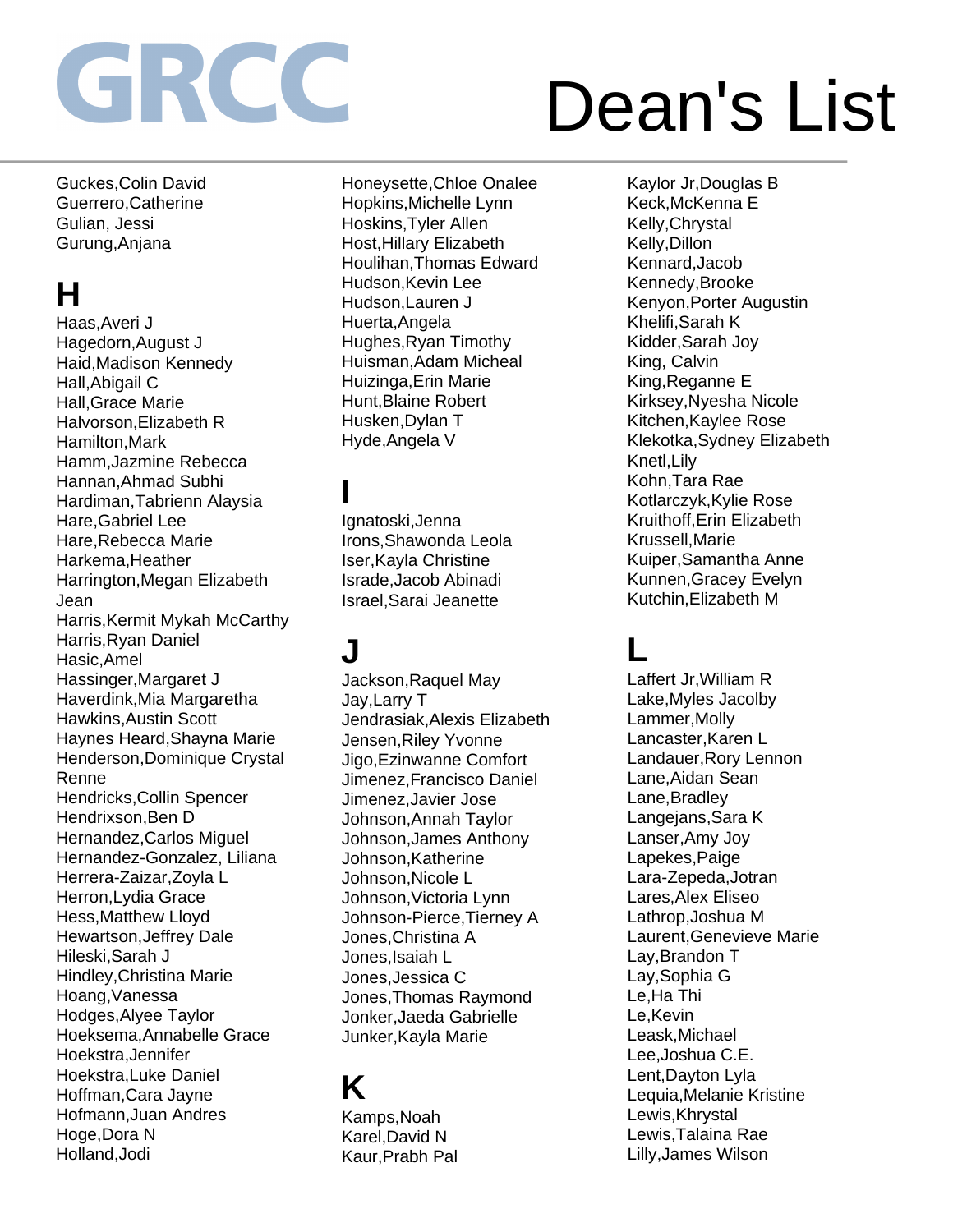# Dean's List

Linsea,Andrea Liszewski,Jackson Connell Little,Spencer Thomas Loftis,Damon Troy Longcore,Brett Alan Loper,David P Losey,Devyn R Losinski,Olivia Grace Lownsbery,Emily Nicole Loyo-Perez,Kelly B Lozano,Janet Lumbert,Amanda Leigh Lumbert,Marcus Lundeen,Isabella Grace Lutke,Olivia Kay

### **M**

MacLachlan,Sarah A Maciejewski,Walter R Maddox,Allison Maier,Julia Rae Majerle,Jason Matthew Mangrum,Troy L Marinelli,Loretta D Marinoff,Kimberly Marks,Haylee Marie Marquez-Carrera,Erika Marroquin- Ayala,Brisa Marschall,Shawn Marsh,Nicholas J Marsman,Alexandria M Martinez,Beth A Martinez,Leydi M Martinie,Zachary Steven Maru,Fitsum Maurer,Courtney Patricia Mays,Danielle Kay Mazariegos-Osorio,Odalis **Patricia** Mbongya,Didasi McAnelly,Cole William McCaffrey,James Christopher McCarthy,Devin Hutchings McClain,Emalie Paige McClellan,Elizabeth A McClelland,Meryn Rachel McConnon,Ashley Nikole McCray,Aja Lee McHugh, Kelly Diane

McJilton,Tanir Joseph McKillen,Riley Ann McKinlay,Amber McKinney,Taylor McLain,Miranda Lyn McMahon,David McMahon,Tiffany Erin McMillan,Ronnie Elizabeth McPherron,Kyle Louis McWayne,Aidan G Medibew,Tariku Meekhof,Nolan John Meeuwsen,Caleb Meister,Celina Marie Mendoza,Eleazar Mercado,Amarilys Coira Meredith,Jason Metcalf,Tyler Steven Metz,Austin D Meyers,Joshua D Meza,Angel Miguel,Yani Mikesell,Macey L Miling,Jesse Aaron Miller,Adrianna M Miller,Amber Michelle Miller,Brianna Nicole Miller,Thomas Michael Miller,Veronica Joy Moayer,Isabella Anne Moelker,Caleb Mohamed,Faiza A Montoya,Ada Samantha Moomey,Sarah E Moran,Scout A Moreno-Aguilar,Wanda Morgan,Taylor M Morren,Derik Kyle Morris, Kendra Morton,Katelynn Elizabeth Mudde,Jon Pieter Munoz,Arianny Michelle Munster,Tessa Christine Murra,Grace Elizabeth

## **N**

Ndjouhou Ndjo,Grace Gidalvie Neese,Samantha Jo Nevius,Kari Lee

Nguyen,Anh Lan Nguyen,Christina Thaomy Nguyen,Gia-Bao Dylan Trinh Nguyen,Hoang Y Nhi Nguyen,Thao T Noel,Jessica Lynn Norinh,Selena D Noskey,Heather L Novak,Matthew John Nunez,Bryan Nyamoga,Bellah Nyboer,Cole Nyirabwiza,Gentille Nyirambyeyi,Iransubije Aimeline

## **O**

O'Brien,Sean O'Kronley,Erin Ochmanek,Alicja N Okech,Philder Awuor Oom,Brett A Ortiz-Maldonado,Sophia

### **P**

Panosian,Tyler Jordan Pargiello,Matthew D Park,Kaitlynn Elizabeth-Jean Parker,Asia Lauren Parks,Megan Rose Paszkowski,Stephanie Marie Patterson,Angela K Pennington,Bryce Vincent Perberg,Wesli Perez,Courtney Jai Perez,Jessika Perez,Karen Jocabeth Peterson,Noah Troy Petrick,Alexander Pham,Nguyen Minh Tuan Phillips, Spencer Piccard,Jessica L Pickel,Jamie Pietrowski,Olivia M Piette, Kallie V Poirier,Jessica Marian Post,Aubrey E Postma,Elizabeth Joy Potempa,Shana Nicole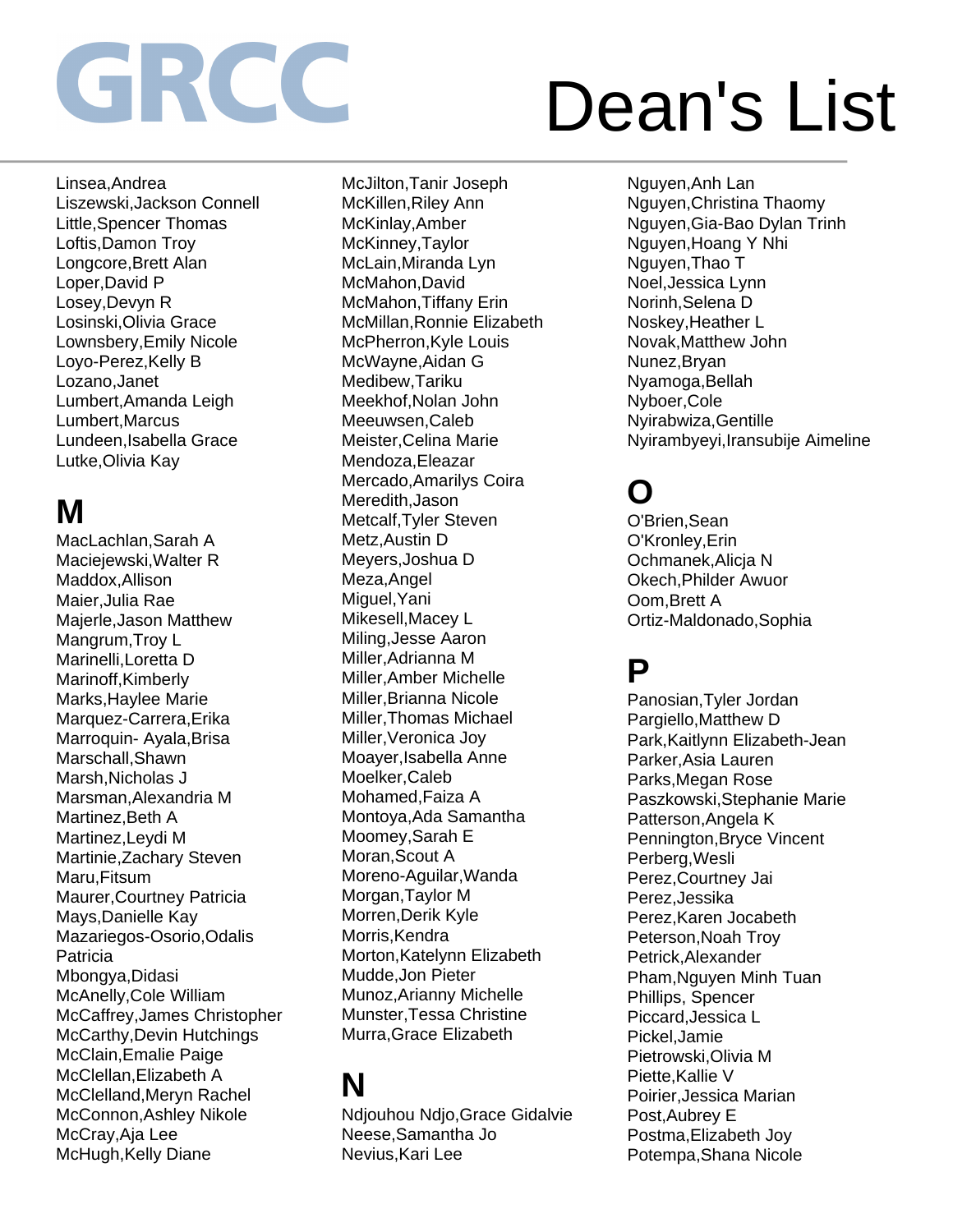# Dean's List

Potter,Jonah B Potter,Matthew Joel Potzinger,Claudia N Poulos,Joseph Bernard Powell,Natasha T Powers,Adam Michael Powers,Alexis R Price,Levi Price,William Arthur Prince,Erica Lyn Pugh,Marissa Jayne Pulgarin,Shane Pursley,Harrison Zeus

## **R**

Raab,Danielle R Racicot,Ryan J Rahrig,Elizabeth Ann Rangel-Cruz,Lizet Ranger,Madelyn J Rasmussen,Kameron Joseph Reamer,Alexis Rae Reilly,Sally Reinke,Corinne Rose Baehre Remer,Evan Daniel Rexha,Ellis Rhiannon Reynolds,Hannah Allison Rice,Amber Rice,Garrett Michael Rios,Martin Julian Rivale,Jaimie Disne Roa,Johanna Robbins,Natalie Julia-Nguyen Robertson,Melina Robles,Oscar I Robotham,Carlynn Kerry Roby,April Markendrea Robydek,Bailey Rose Rodela,Christopher Troy Rodriguez,Jhovany Rogowski,Michael Robert Romo,Israel C Roossien,Abigail Rosser,Nicko's C Roup,Shoulk Rozenboom,Kaitlin Joyce Rozeveld,Laura A Ruff,Kara J Rufino Perez,Esperanza

Ruiz,Brianna Runkel,Annalise T Russo,Joseph Richard Ryckbost,Phoebe Rose Ryder,Haylee Paige

### **S**

Sacheck,Shawna A Saechao,Kathleen Myer Sakata,Hiromiki Sakievich,Ashley W Sall,Gideon Marinus Sanchez,Andrea Sanchez,Irving Sanchez,Madison Sanchez-Delgado,Luis Adrian Santana Perez,Yessenia Ines Santos-Cifuentes,Edwyn Thomas Saucedo Jr.,Marcos Anthony Schaafsma,Eric Schaffer,Connor Mikel Schardine,Michael Schasser,Christopher John Schneider,Dane G Schneider,Jake Wyatt Schoof,Michael Tobias Scott,Michael Scott,Rose Seasly,Kyle Seaver,Kate Elizabeth Selden-Townsend,Jana R Sero,Emina Seymore,Latoya Shafer,Nicholas John Shaffer,Lindsay K Shahab,Hevji Shamel,Jennifer L Shannon,Jonelle Margarita Shearer,Amber Shepherd,Tanaya Sharee Sheren,Jason R Shideler,Christopher Shomsky,Josiah Shooltz,Brandie M Shooltz,Carson Middle Shore,John Michael Siebert,Doran Sierra,Danielle

Sierra,Yulissa Alejandra Simons,Christina M Simonyi, Nolan Singer,Jacob Patrick Sipkema-Benton,Jacob R Sirowatka,Christian Alan Sisson,William Michael Slager,Shari A Slagter,Levi Kent Slaughter,Samantha Jayne Sloan,Paige Alexandria Smith,Brendan Smith,Kaleb Michael Smith,Natalie Renae Smits,Joseph W Snyder,Hannah Lynn Spica,Vincent Salvatore Sprick,Bailey Sretenovic,Stefan Stansell,Gilbert Franklin Stawicki,Sarah Dian Steenwyk,Melissa S Sterk,McKenzye Rae Stevens,Adam James Stewart,Anna Rae Stocker,Stephen Stockreef.Calvin Stoel,Brendan Stoinski,Brandon Stoller, Ivy M Strayer,Melissa Joyce Street,Thomas R Strevel,Tyler L Strong,Dametreon Isaiah Strunk,Lecia Ray Studabaker,Jordan Michael Sullivan,Joshua Sutton,Tamara L Suttorp,Clifford A Suzuki,Chris Alten Symoungkhoune,Katelyn Outith Szep,James A

### **T**

Talsma,Mariah Lee Tamayo,Andres Nicolas Tanis,Lindy Tasma,Thomas Gerald Taylor,Dylan Preston